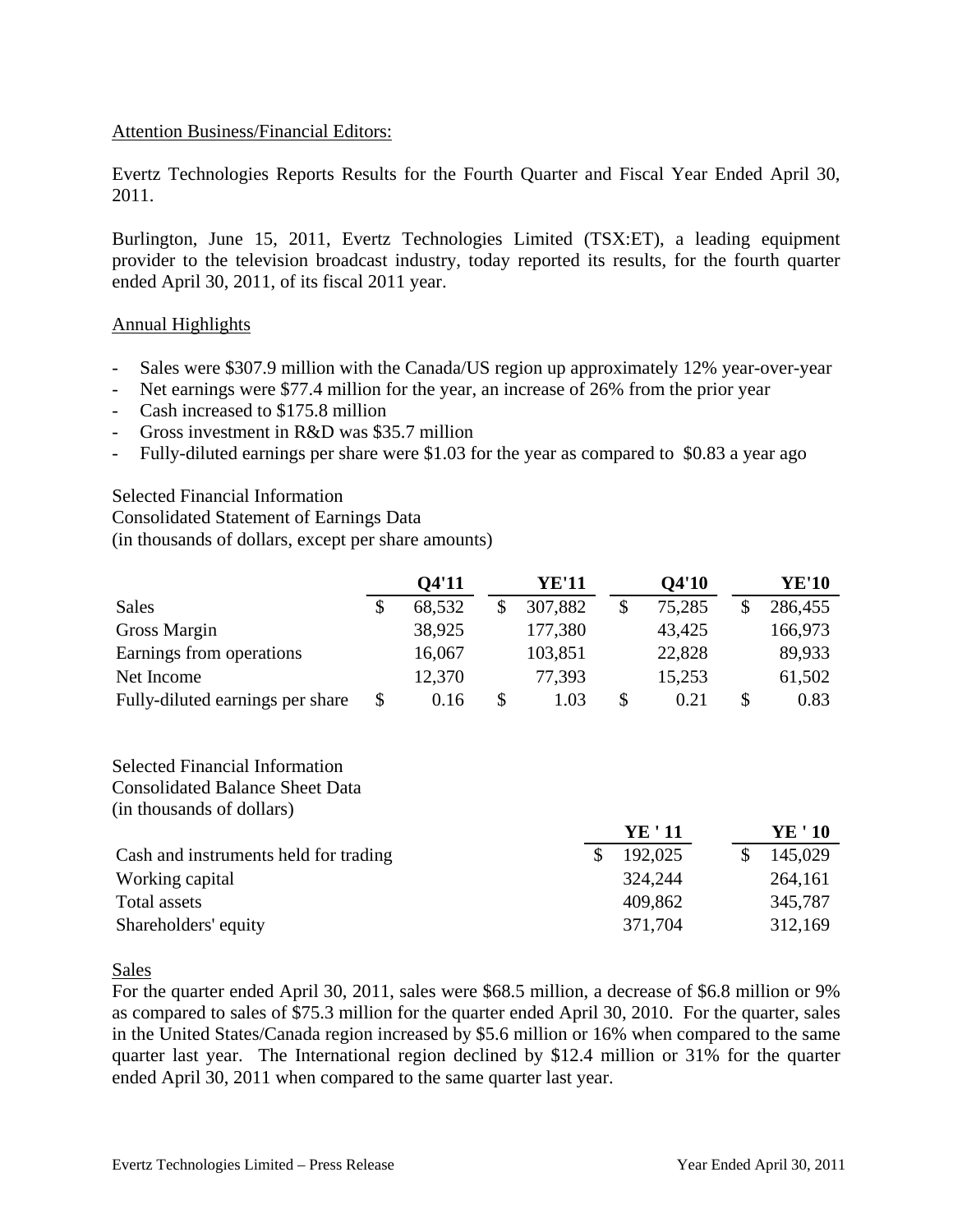For the year ended April 30, 2011, sales were \$307.9 million, an increase of \$21.4 million or 7% as compared to sales of \$286.5 million for the prior year. The United States/Canada region increased by \$18.1 million or 12% when compared to the prior year, and the International region grew by \$3.3 million or 2% when compared to the prior year.

## Gross Margin

For the quarter ended April 30, 2011 gross margin was \$38.9 million compared to \$43.4 million in the same quarter last year. Gross margin percentage was approximately 57% compared to 58% for the quarter ended April 30, 2010.

For the year ended April 30, 2011, gross margin was \$177.4 million when compared to \$167.0 for the year ended April 30, 2010. Gross margin percentage was approximately 58% for the year ended April 30, 2011 as compared to 58% for the prior year.

### Earnings

For the quarter ended April 30, 2011 net earnings were \$12.4 million as compared to \$15.3 million in the corresponding period last year.

For the year ended April 30, 2011, net earnings were \$77.4 million as compared to \$61.5 million in the corresponding period last year, an increase of 26%

For the quarter ended April 30, 2011, earnings per share on a fully-diluted basis were \$0.16 as compared to \$0.21 in the same period in 2010.

For the year ended April 30, 2011, earnings per share on a fully-diluted basis were \$1.03 as compared to \$0.83 in the same period in 2010.

## Operating Expenses

For the quarter ended April 30, 2011 selling and administrative expenses were \$10.9 million compared to \$10.3 million for the quarter ended April 30, 2010. Selling and administrative expenses represented approximately 16% of sales in the quarter ended April 30, 2011.

For the year ended April 30, 2011, selling and administrative expenses increased by \$1.0 million as compared to the year ended April 30, 2010. Selling and administrative expenses represented approximately 13% of sales in fiscal 2011.

For the quarter ended April 30, 2011 gross research and development expenses increased by \$2.1 million or 28% as compared to the corresponding period in 2010. Gross research and development expenses represented approximately 14% of sales for the quarter compared to 10% for the same period last year.

For the year ended April 30, 2011, gross research and development expenses rose by 12% or \$3.7 million as compared to the prior year. Research and development expenses represented approximately 12% of sales.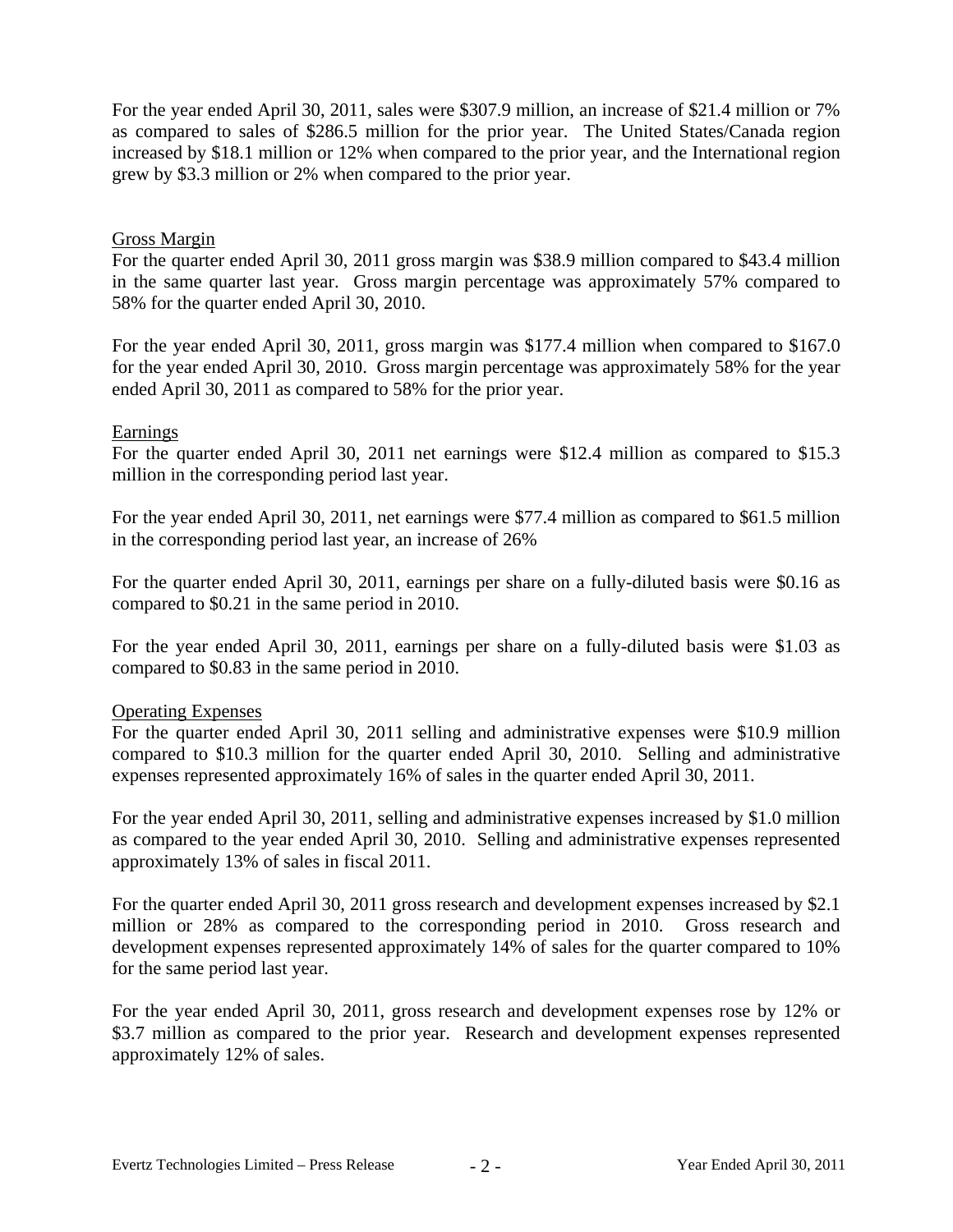Liquidity and Capital Resources

The Company's working capital as at April 30, 2011 was \$324.2 million as compared to \$264.2 million on April 30, 2010.

Cash and instruments held for trading were \$192.0 million as at April 30, 2011 as compared to \$145.0 million on April 30, 2010.

Cash provided by operations was \$23.2 million for the quarter ended April 30, 2011 as compared to \$19.0 million for the quarter ended April 30, 2010. Before taking into account the changes in non-cash working capital, the Company generated \$15.0 million from operations for the quarter ended April 30, 2011 compared to \$20.0 million for the same period last year.

Cash provided by operations was \$73.8 million for the 2011 fiscal year as compared to cash provided by operations of \$59.7 million for the 2010 fiscal year. Before taking into account changes in non-cash working capital, the Company generated \$87.4 million from operations for fiscal 2011 as compared to \$81.9 million for fiscal 2010.

The Company spent \$1.9 million on the purchase of equipment for the quarter ended April 30, 2011 and \$4.1 million for the year ended April 30, 2011.

For the year ended April 30, 2011, the Company spent \$3.1 million on a business acquisition.

For the quarter ended April 30, 2011, the Company used cash from financing activities of \$7.3 million which was principally a result of the payment of dividends of \$7.4 million.

For the year ended April 30, 2011, the Company used cash from financing activities of \$23.2 million as a result of the payment of dividends of \$28.1 million, repayment of debt of \$0.3 million offset by the issuance of share capital of \$5.6 million.

## Shipments and Backlog

Purchase order backlog at the end of May 2011 was in excess of \$24 million and shipments during the month of May 2011 exceeded \$18 million.

## Dividend Declared

Evertz Board of Directors declared a dividend on June 15, 2011 of \$0.12 per share.

The dividend is payable to shareholders of record on June 24, 2011 and will be paid on or about July 4, 2011.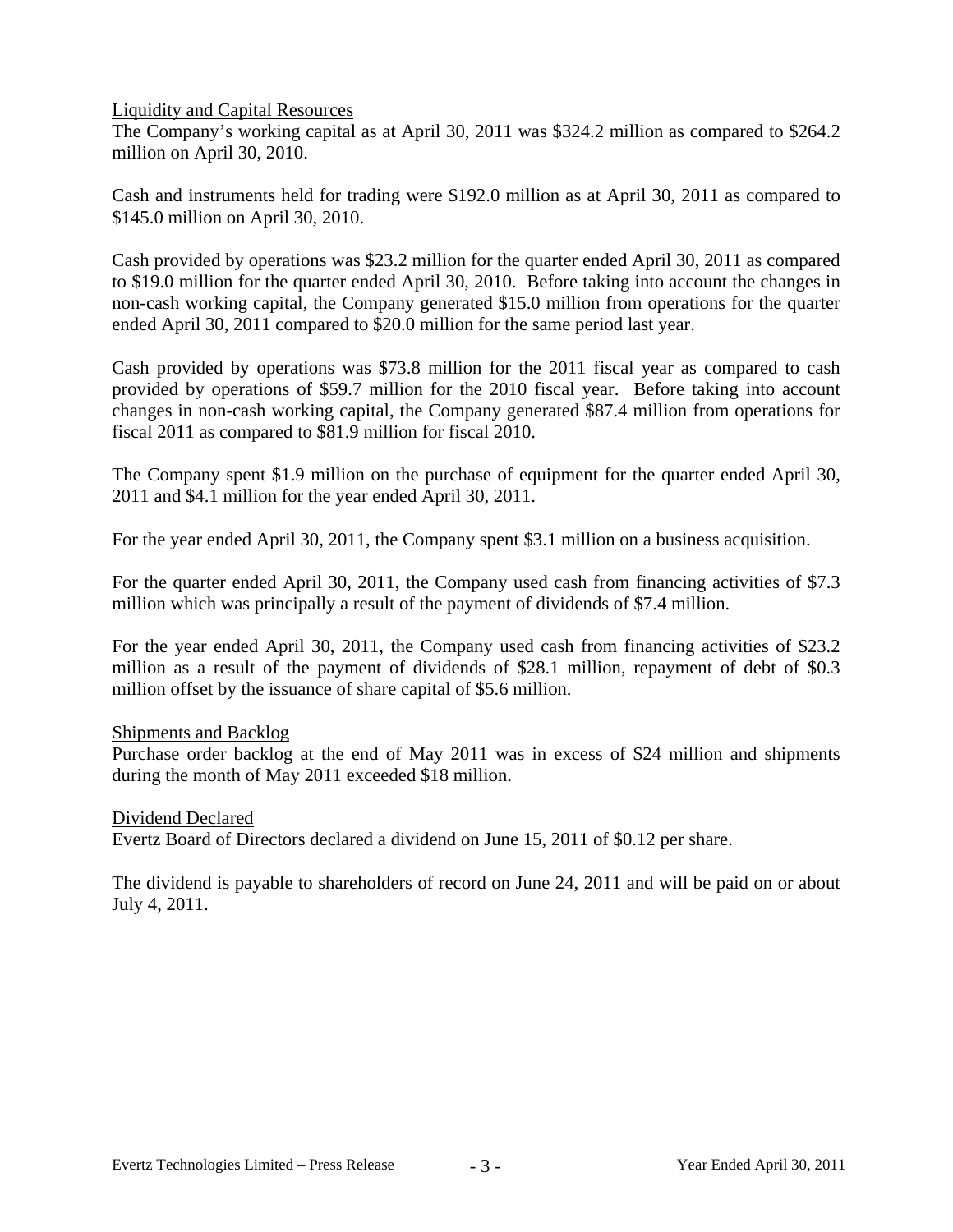# **Consolidated Balance Sheets**

#### As at April 30 (in thousands of dollars)

|                                               |                 | April 30,       |                         | April 30,<br>2010 |
|-----------------------------------------------|-----------------|-----------------|-------------------------|-------------------|
| <b>Assets</b>                                 |                 | 2011            |                         |                   |
|                                               |                 |                 |                         |                   |
| Current assets                                |                 |                 |                         |                   |
| Cash                                          | \$              | 175,835         | \$                      | 133,755           |
| Instruments held for trading                  |                 | 16,190          |                         | 11,274            |
| Accounts receivable                           |                 | 52,732          |                         | 48,988            |
| Inventories (note 3)                          |                 | 106,269         |                         | 91,745            |
| Income tax receivable (note 7)                |                 | 2,014           |                         | 3,850             |
|                                               | \$              | 353,040         | $\overline{\mathbb{S}}$ | 289,612           |
| Capital assets (note 4)                       | \$              | 36,740          | \$                      | 39,768            |
| Goodwill (notes 2 and 5)                      |                 | 17,858          |                         | 14,584            |
| Intangible assets (notes 2 and 6)             |                 | 2,224           |                         | 1,823             |
|                                               | $\overline{\$}$ | 409,862         | $\overline{\$}$         | 345,787           |
| <b>Liabilities</b>                            |                 |                 |                         |                   |
| <b>Current liabilities</b>                    |                 |                 |                         |                   |
|                                               |                 |                 |                         | 23,899            |
| Accounts payable and accrued liabilities      | \$              | 27,168<br>451   | \$                      | 388               |
| Current portion of long term debt (note 8)    |                 |                 |                         |                   |
| Future income taxes (note 7)                  | \$              | 1,177<br>28,796 | \$                      | 1,164<br>25,451   |
|                                               |                 |                 |                         |                   |
| Long term debt (note 8)                       | \$              | 2,493           | \$                      | 2,732             |
| Future income taxes (note 7)                  |                 | 5,319           |                         | 4,027             |
|                                               | \$              | 36,608          | $\mathbb{S}$            | 32,210            |
| Non-controlling interest                      |                 | 1,550           |                         | 1,408             |
|                                               |                 |                 |                         |                   |
| <b>Shareholders' Equity</b>                   |                 |                 |                         |                   |
| Capital stock (note 9)                        | \$              | 58,882          | \$                      | 51,035            |
| Contributed surplus (note 9)                  |                 | 14,659          |                         | 12,828            |
| Accumulated other comprehensive loss (note 9) |                 | (3,852)         |                         | (4, 459)          |
| Retained earnings                             |                 | 302,015         |                         | 252,765           |
|                                               | \$              | 298,163         | \$                      | 248,306           |
|                                               |                 | 371,704         |                         | 312,169           |
|                                               | \$              | 409,862         | \$                      | 345,787           |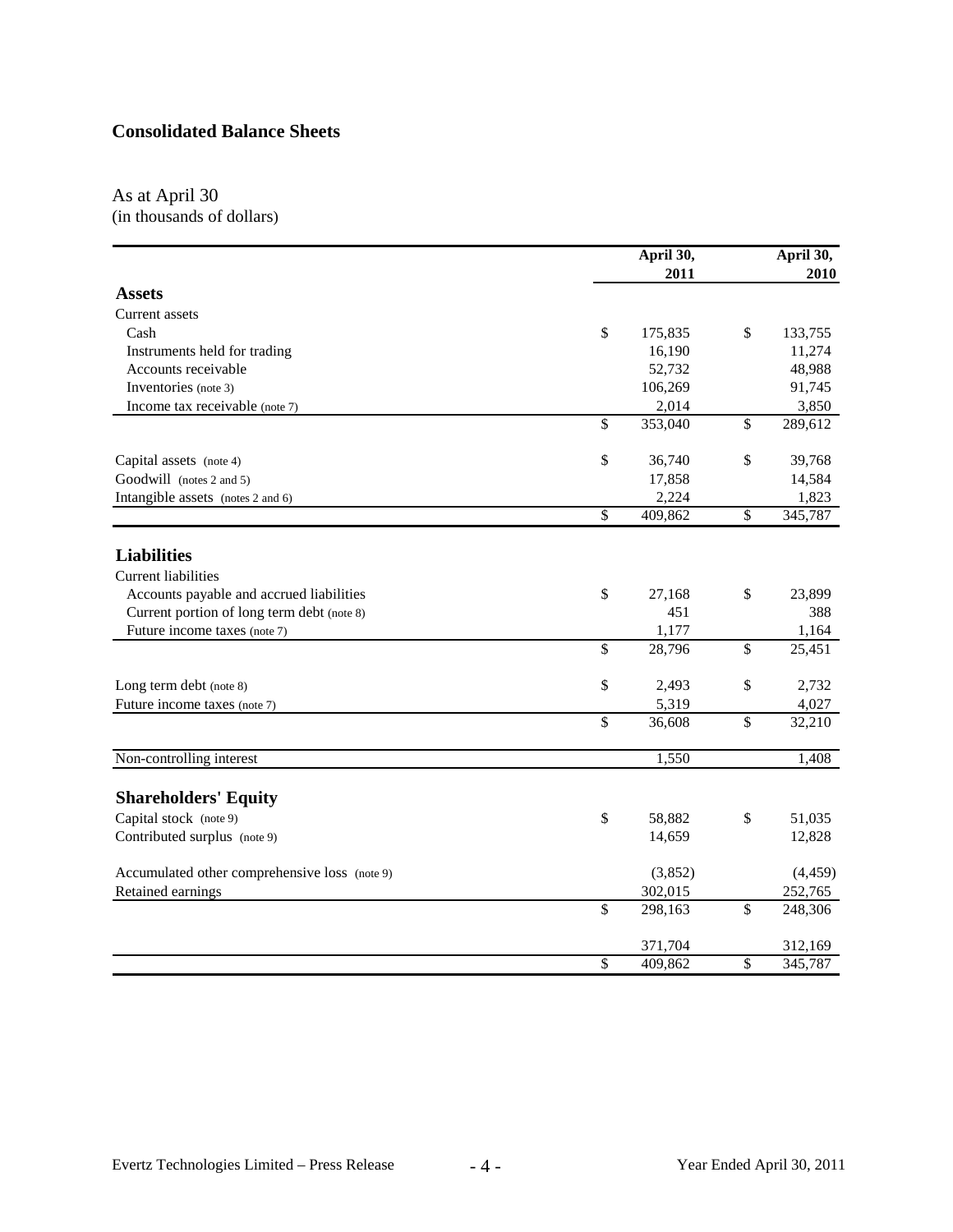# **Consolidated Statements of Retained Earnings**

Three month and twelve month periods ended April 30, 2011 and 2010 (in thousands of dollars)

|                              | Three-month periods ended<br>April 30, |  |             | <b>Twelve-month periods ended</b> |           |  |           |
|------------------------------|----------------------------------------|--|-------------|-----------------------------------|-----------|--|-----------|
|                              | 2011                                   |  | <b>2010</b> |                                   | 2011      |  | 2010      |
| Balance, beginning of period | 297,092                                |  | 242,900     |                                   | 252,765   |  | 214,749   |
| Net earnings                 | 12.370                                 |  | 15,253      |                                   | 77.393    |  | 61,502    |
| Dividends paid               | (7, 447)                               |  | (5,388)     |                                   | (28, 143) |  | (23, 486) |
| Balance, end of period       | 302.015                                |  | 252,765     |                                   | 302,015   |  | 252,765   |

# **Consolidated Statements of Comprehensive Income**

Three month and twelve month periods ended April 30, 2011 and 2010 (in thousands of dollars)

|                                           | Three-month periods ended<br>April 30, |  | <b>Twelve-month periods ended</b><br>April 30, |  |        |  |             |  |
|-------------------------------------------|----------------------------------------|--|------------------------------------------------|--|--------|--|-------------|--|
|                                           | 2011                                   |  | 2010                                           |  | 2011   |  | <b>2010</b> |  |
| Net earnings for the period               | 12.370                                 |  | 15.253                                         |  | 77.393 |  | 61,502      |  |
| Translation of self-sustaining operations |                                        |  | (1.993)                                        |  | 607    |  | (3,056)     |  |
| Balance, end of period                    | 12.447                                 |  | 13.260                                         |  | 78,000 |  | 58,446      |  |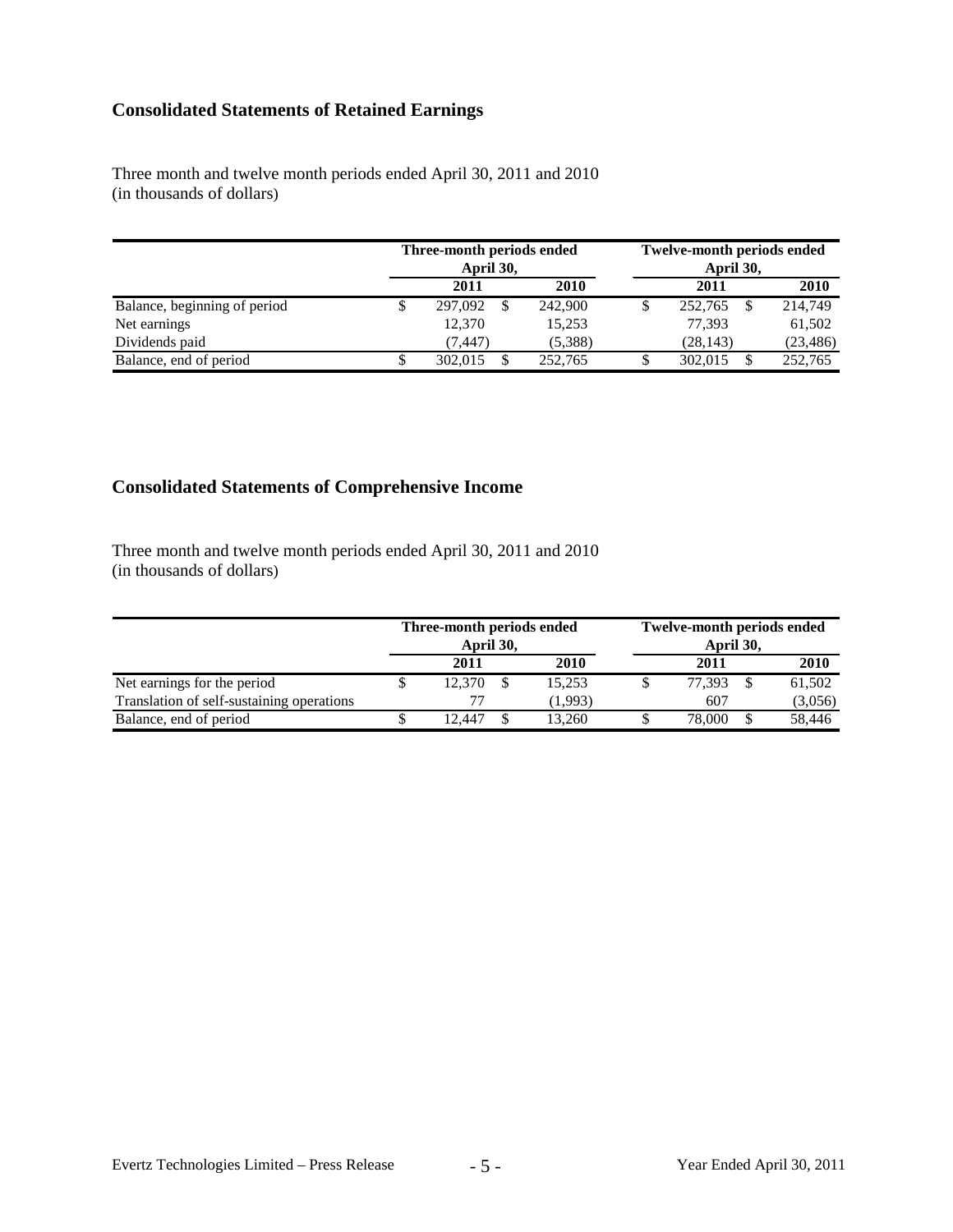# **Consolidated Statements of Earnings**

Three month and twelve month periods ended April 30, 2011 and 2010 (in thousands of dollars, except earnings per share amounts)

|                                    | Three month periods ended<br>April 30, |              | <b>Twelve month periods ended</b><br>April 30, |    |          |    |         |
|------------------------------------|----------------------------------------|--------------|------------------------------------------------|----|----------|----|---------|
|                                    | 2011                                   |              | 2010                                           |    | 2011     |    | 2010    |
| <b>Sales</b>                       | \$<br>68,532                           | \$           | 75,285                                         | \$ | 307,882  | \$ | 286,455 |
| Cost of goods sold                 | 29,607                                 |              | 31,860                                         |    | 130,502  |    | 119,482 |
| Gross margin                       | 38,925                                 |              | 43,425                                         |    | 177,380  |    | 166,973 |
| <b>Expenses</b>                    |                                        |              |                                                |    |          |    |         |
| Selling and administrative         | 10,879                                 |              | 10,305                                         |    | 38,615   |    | 37,550  |
| Research and development           | 9,856                                  |              | 7,708                                          |    | 35,719   |    | 32,026  |
| Investment tax credits             | (2,271)                                |              | (2,182)                                        |    | (8, 410) |    | (8,270) |
| Foreign exchange loss              | 3,121                                  |              | 2,948                                          |    | 2,534    |    | 7,969   |
| Amortization of intangibles        | 308                                    |              | 36                                             |    | 1,023    |    | 1,240   |
| Stock-based compensation (note 12) | 965                                    |              | 1,782                                          |    | 4,048    |    | 6,525   |
|                                    | 22,858                                 |              | 20,597                                         |    | 73,529   |    | 77,040  |
| Earnings before undernoted         | 16,067                                 |              | 22,828                                         |    | 103,851  |    | 89,933  |
| Interest and other income          | 1,236                                  |              | 1,097                                          |    | 4,277    |    | 342     |
| Non-controlling interest           | (84)                                   |              | 344                                            |    | (545)    |    | 21      |
| Earnings before income taxes       | 17,219                                 |              | 24,269                                         |    | 107,583  |    | 90,296  |
| Provision for income taxes         |                                        |              |                                                |    |          |    |         |
| Current                            | 4,359                                  |              | 7,175                                          |    | 29,207   |    | 24,391  |
| Future                             | 490                                    |              | 1,841                                          |    | 983      |    | 4,403   |
|                                    | 4,849                                  |              | 9,016                                          |    | 30,190   |    | 28,794  |
| Net earnings for the period        | \$<br>12,370                           | $\mathbb{S}$ | 15,253                                         | \$ | 77,393   | \$ | 61,502  |
| Earnings per share (note 17)       |                                        |              |                                                |    |          |    |         |
| <b>Basic</b>                       | \$<br>0.17                             | \$           | 0.21                                           | \$ | 1.05     | \$ | 0.84    |
| Diluted                            | \$<br>0.16                             | \$           | 0.21                                           | \$ | 1.03     | \$ | 0.83    |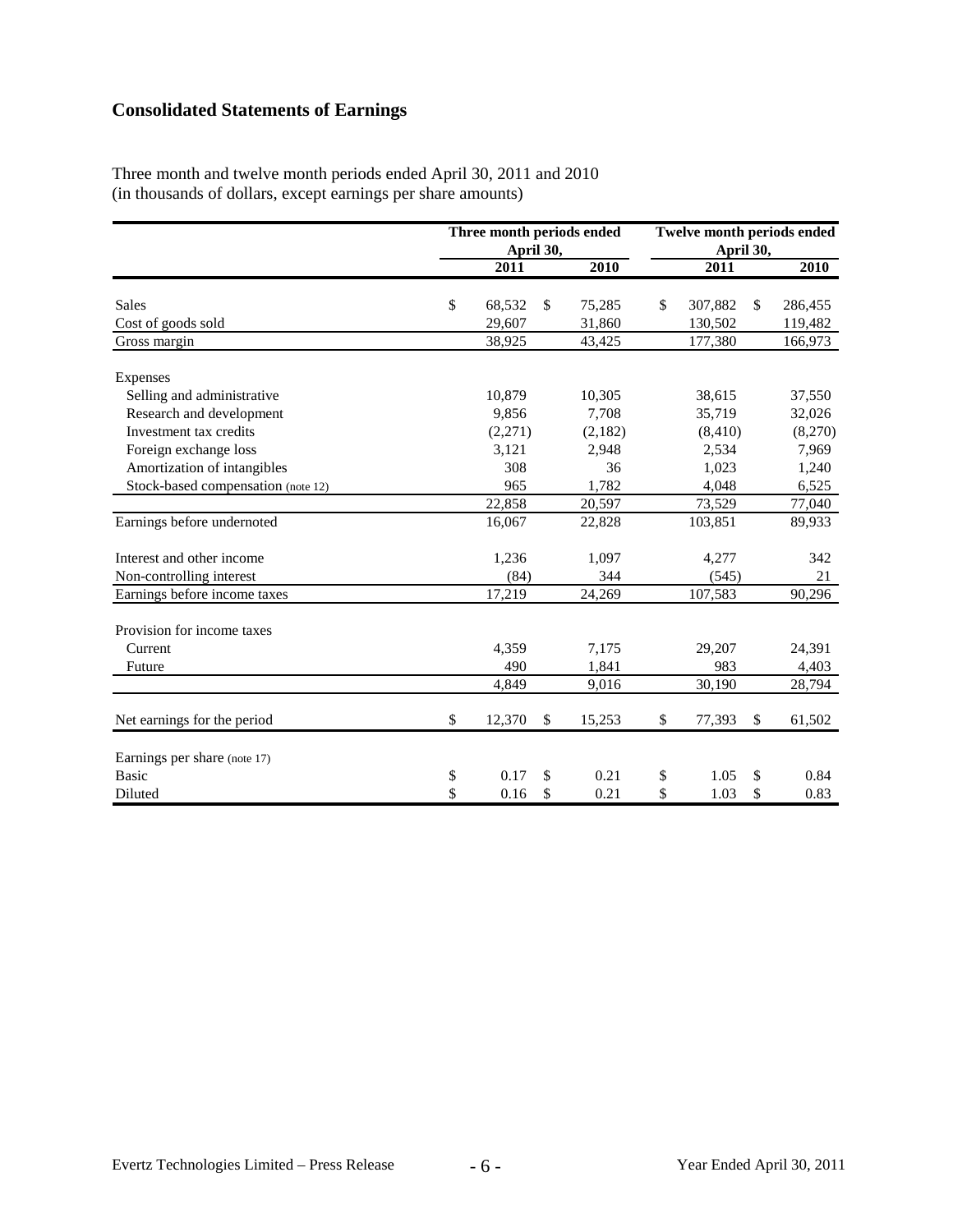# **Consolidated Statements of Cash Flows**

Three month and twelve month periods ended April 30, 2011 and 2010 (in thousands of dollars)

|                                                             |              | Three month periods ended<br>April 30, |    |          |    | <b>Twelve month periods ended</b><br>April 30, |    |           |  |
|-------------------------------------------------------------|--------------|----------------------------------------|----|----------|----|------------------------------------------------|----|-----------|--|
|                                                             |              | 2011                                   |    | 2010     |    | 2011                                           |    | 2010      |  |
| Operating activities                                        |              |                                        |    |          |    |                                                |    |           |  |
| Net earnings                                                | $\$$         | 12,370                                 | \$ | 15,253   | \$ | 77,393                                         | \$ | 61,502    |  |
| Add: Items not involving cash                               |              |                                        |    |          |    |                                                |    |           |  |
| Amortization of capital assets                              |              | 1,718                                  |    | 2,062    |    | 6,533                                          |    | 7,508     |  |
| Amortization of intangible assets                           |              | 308                                    |    | 36       |    | 1,023                                          |    | 1,240     |  |
| (Gain) loss on instruments held for trading                 |              | (863)                                  |    | (633)    |    | (3,668)                                        |    | 717       |  |
| (Gain) loss on disposal of capital assets                   |              | (44)                                   |    | 6        |    | 497                                            |    | 6         |  |
| Non-controlling interest                                    |              | 84                                     |    | (314)    |    | 545                                            |    | (21)      |  |
| Stock-based compensation                                    |              | 965                                    |    | 1,782    |    | 4,048                                          |    | 6,525     |  |
| Future income taxes                                         |              | 490                                    |    | 1,841    |    | 983                                            |    | 4,403     |  |
|                                                             |              | 15,028                                 |    | 20,033   |    | 87,354                                         |    | 81,880    |  |
| Changes in non-cash working capital items                   |              | 8,138                                  |    | (1,061)  |    | (13,581)                                       |    | (22, 145) |  |
| Cash provided by operating activities                       |              | 23,166                                 |    | 18,972   |    | 73,773                                         |    | 59,735    |  |
|                                                             |              |                                        |    |          |    |                                                |    |           |  |
| Investing activities                                        |              |                                        |    |          |    |                                                |    |           |  |
| Acquisition of instruments held for trading                 |              | (12,003)                               |    |          |    | (12,003)                                       |    | (11, 347) |  |
| Acquisition of capital assets                               |              | (1,881)                                |    | (1, 562) |    | (4,116)                                        |    | (5, 384)  |  |
| Proceeds from sale of instruments held for trading          |              | 9,253                                  |    |          |    | 10,755                                         |    | 32,000    |  |
| Proceeds from disposal of capital assets                    |              | 148                                    |    | 45       |    | 795                                            |    | 45        |  |
| Business acquisitions net of cash acquired                  |              |                                        |    |          |    | (3,089)                                        |    |           |  |
| Cash (used in) provided by investing activities             |              | (4, 483)                               |    | (1,517)  |    | (7,658)                                        |    | 15,314    |  |
|                                                             |              |                                        |    |          |    |                                                |    |           |  |
| Financing activities                                        |              |                                        |    |          |    |                                                |    |           |  |
| Repayment of long term debt                                 |              | 116                                    |    | 152      |    | (301)                                          |    | (1,306)   |  |
| Dividends paid                                              |              | (7, 447)                               |    | (5,388)  |    | (28, 143)                                      |    | (23, 486) |  |
| Dividends paid by subsidiaries to non-controlling interests |              |                                        |    | (500)    |    | (400)                                          |    | (500)     |  |
| Capital stock issued                                        |              |                                        |    | 203      |    | 5,630                                          |    | 2,308     |  |
| Cash used in financing activities                           |              | (7, 331)                               |    | (5, 533) |    | (23, 214)                                      |    | (22, 984) |  |
| Effect of exchange rates on cash                            |              | (826)                                  |    | 680      |    | (821)                                          |    | 314       |  |
| Increase in cash                                            |              | 10,526                                 |    | 12,602   |    | 42,080                                         |    | 52,379    |  |
| Cash beginning of period                                    |              | 165,309                                |    | 121,153  |    | 133,755                                        |    | 81,376    |  |
| Cash end of period                                          | $\mathbb{S}$ | 175,835                                | \$ | 133,755  | \$ | 175,835                                        | \$ | 133,755   |  |
|                                                             |              |                                        |    |          |    |                                                |    |           |  |